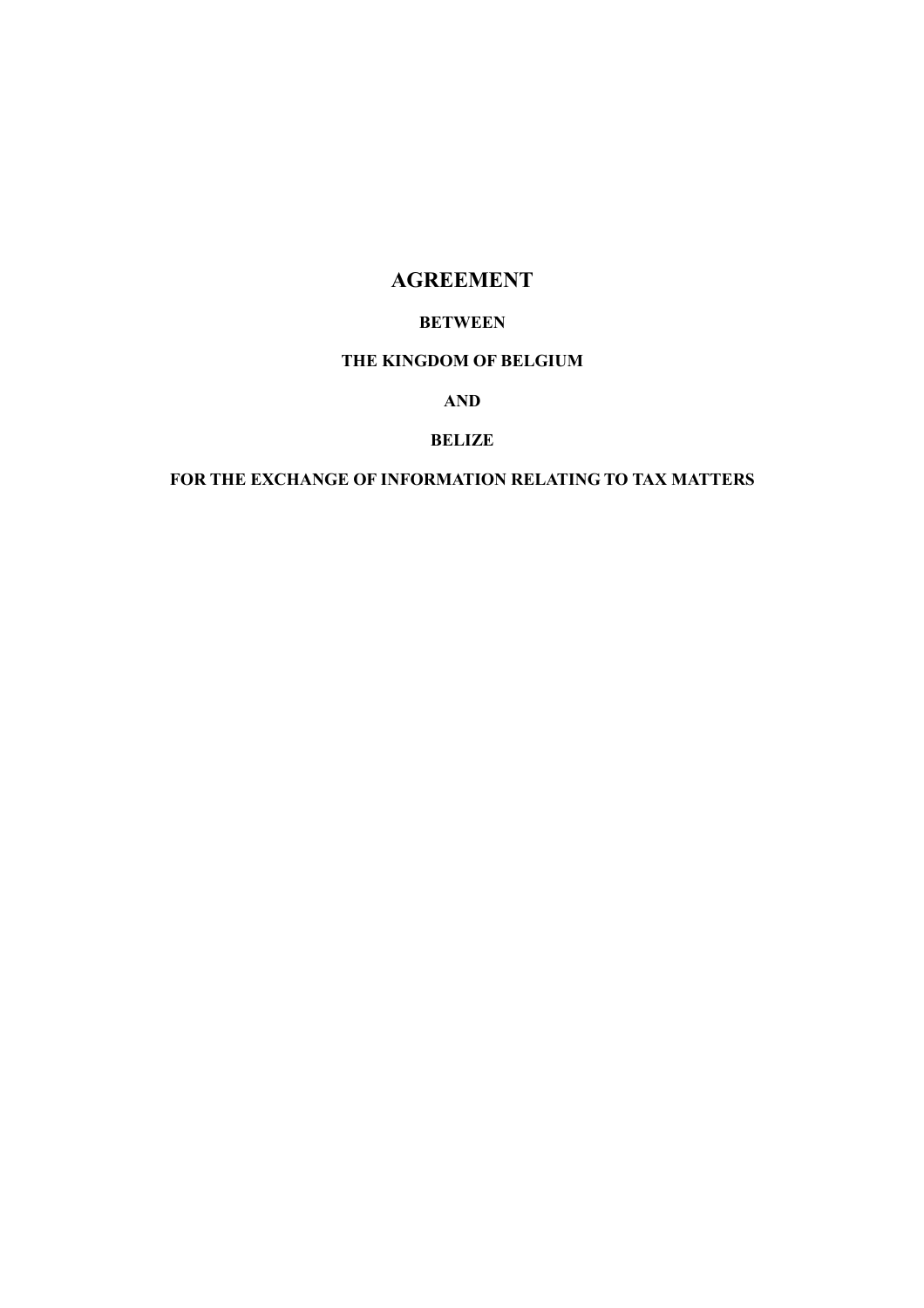## AGREEMENT

#### BETWEEN

### THE KINGDOM OF BELGIUM

### AND

## BELIZE

## FOR THE EXCHANGE OF INFORMATION RELATING TO TAX MATTERS

## THE GOVERNMENT OF THE KINGDOM OF BELGIUM

AND

THE GOVERNMENT OF BELIZE,

DESIRING to facilitate the exchange of information with respect to taxes,

HAVE AGREED as follows: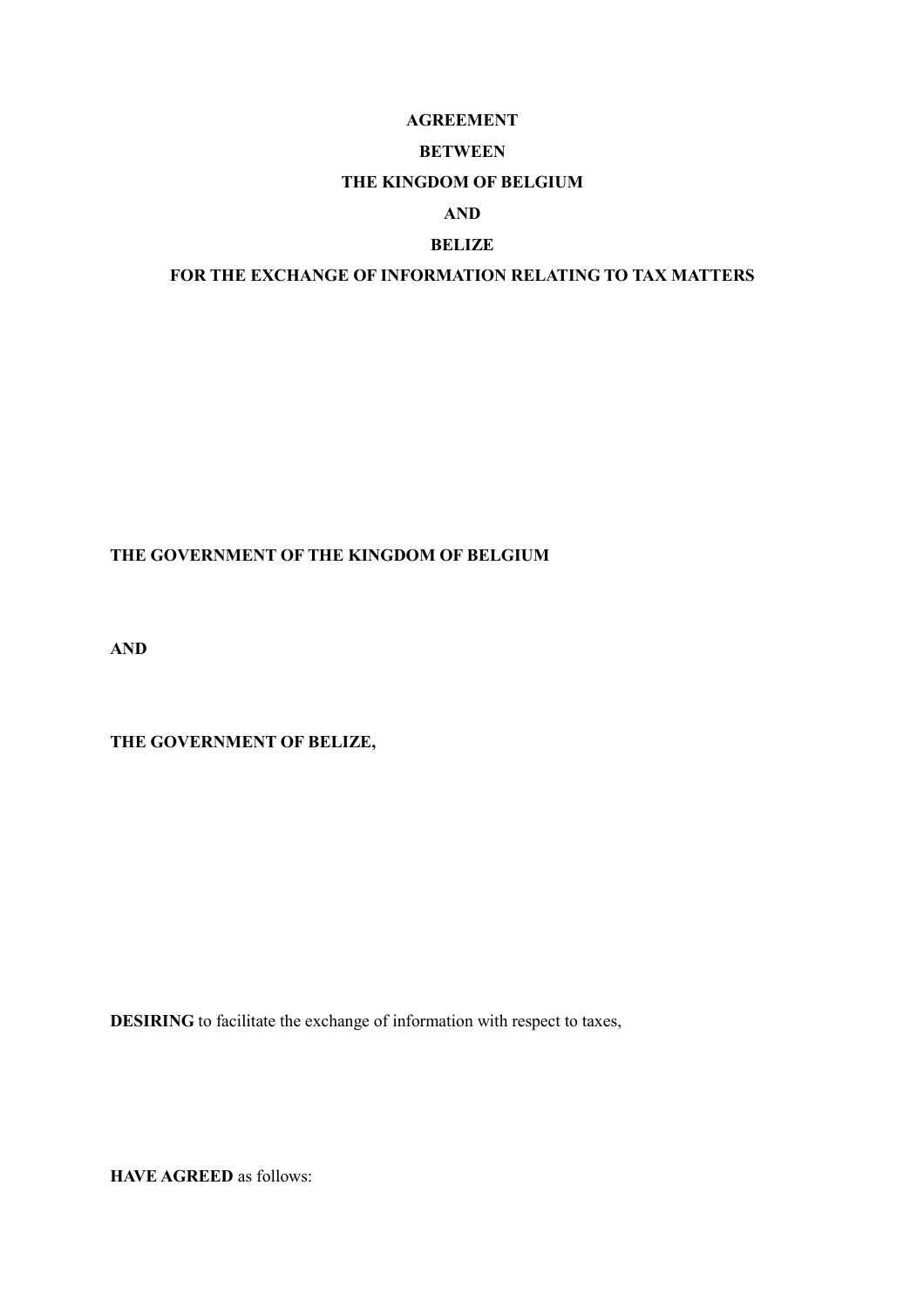#### Object and Scope of the Agreement

The Parties, through their competent authorities, shall provide assistance through exchange of information that is foreseeably relevant to the administration or enforcement of the domestic laws of the Parties concerning taxes covered by this Agreement, including information that is foreseeably relevant to the determination, assessment, enforcement or collection of tax with respect to persons subject to such taxes or to the investigation or prosecution of tax matters in relation to such persons. Information shall be exchanged in accordance with the provisions of this Agreement and shall be treated as confidential in the manner provided in Article 8.

#### Article 2

#### **Jurisdiction**

A requested Party is not obliged to provide information which is neither held by its authorities, nor in the possession of, nor obtainable by persons who are within its territorial jurisdiction.

#### Article 3

#### Taxes Covered

- 1. This Agreement shall apply to the following taxes imposed by or on behalf of the Parties:
	- a) in the case of Belize
		- (i) the income tax (including surtax or surcharge);
		- (ii) the business tax;
		- (iii) the general sales tax;
	- b) in the case of Belgium
		- (i) the individual income tax;
		- (ii) the corporate income tax;
		- (iii) the income tax on legal entities;
		- (iv) the income tax on non-residents;
		- (v) the value added tax.
- 2. This Agreement shall apply also to any identical or substantially similar taxes imposed after the date of signature of this Agreement in addition to or in place of the existing taxes if the Parties, through their competent authorities, so agree. The competent authority of each Party shall notify the other of any substantial changes in laws which may affect the obligations of that Party pursuant to this Agreement.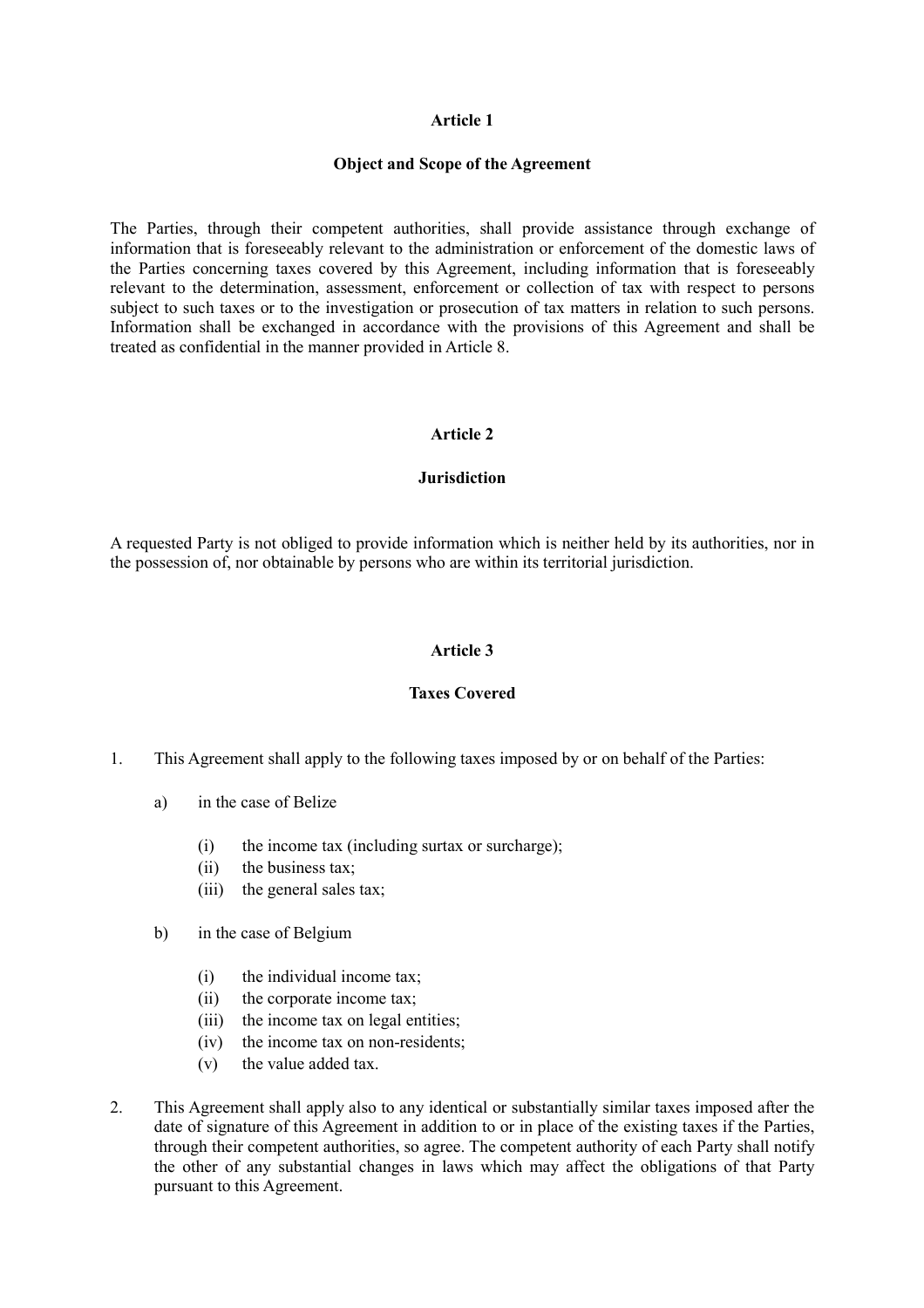3. This Agreement shall not apply to taxes imposed in Belgium by its political subdivisions or local authorities.

### Article 4

### **Definitions**

- 1. In this Agreement:
	- a) "Belize" means the land and sea areas as defined in Schedule 1 to the Belize Constitution, including the territorial waters and any other area in the sea and in the air within which Belize, in accordance with international law, exercises sovereign rights or its jurisdiction;
	- b) "Belgium" means the Kingdom of Belgium; used in a geographical sense, it means the territory of the Kingdom of Belgium, including the territorial sea and any other area in the sea and in the air within which the Kingdom of Belgium, in accordance with international law, exercises sovereign rights or its jurisdiction;
	- c) "collective investment fund or scheme" means any pooled investment vehicle, irrespective of legal form;
	- d) "public collective investment fund or scheme" means any collective investment scheme or fund in which the purchase, sale or redemption of shares or other interests is not implicitly or explicitly restricted to a limited group of investors;
	- e) "company" means any body corporate or any entity that is treated as a body corporate for tax purposes;
	- f) "competent authority" means,
		- (i) in the case of Belize, the Minister of Finance or his authorised representative; and
		- (ii) in the case of Belgium, the Minister of Finance or his authorised representative;
	- g) "criminal laws" means all criminal laws designated as such under domestic law, irrespective of whether such are contained in the tax laws, the criminal code or other statutes;
	- h) "criminal tax matters" means tax matters involving intentional conduct whether before or after the entry into force of this Agreement which is liable to prosecution under the criminal laws of the requesting Party;
	- i) "information" means any fact, statement, document or record in whatever form;
	- j) "information gathering measures" means laws and administrative or judicial procedures enabling a requested Party to obtain and provide the information requested;
	- k) "person" means an individual, a company or any other body or group of persons;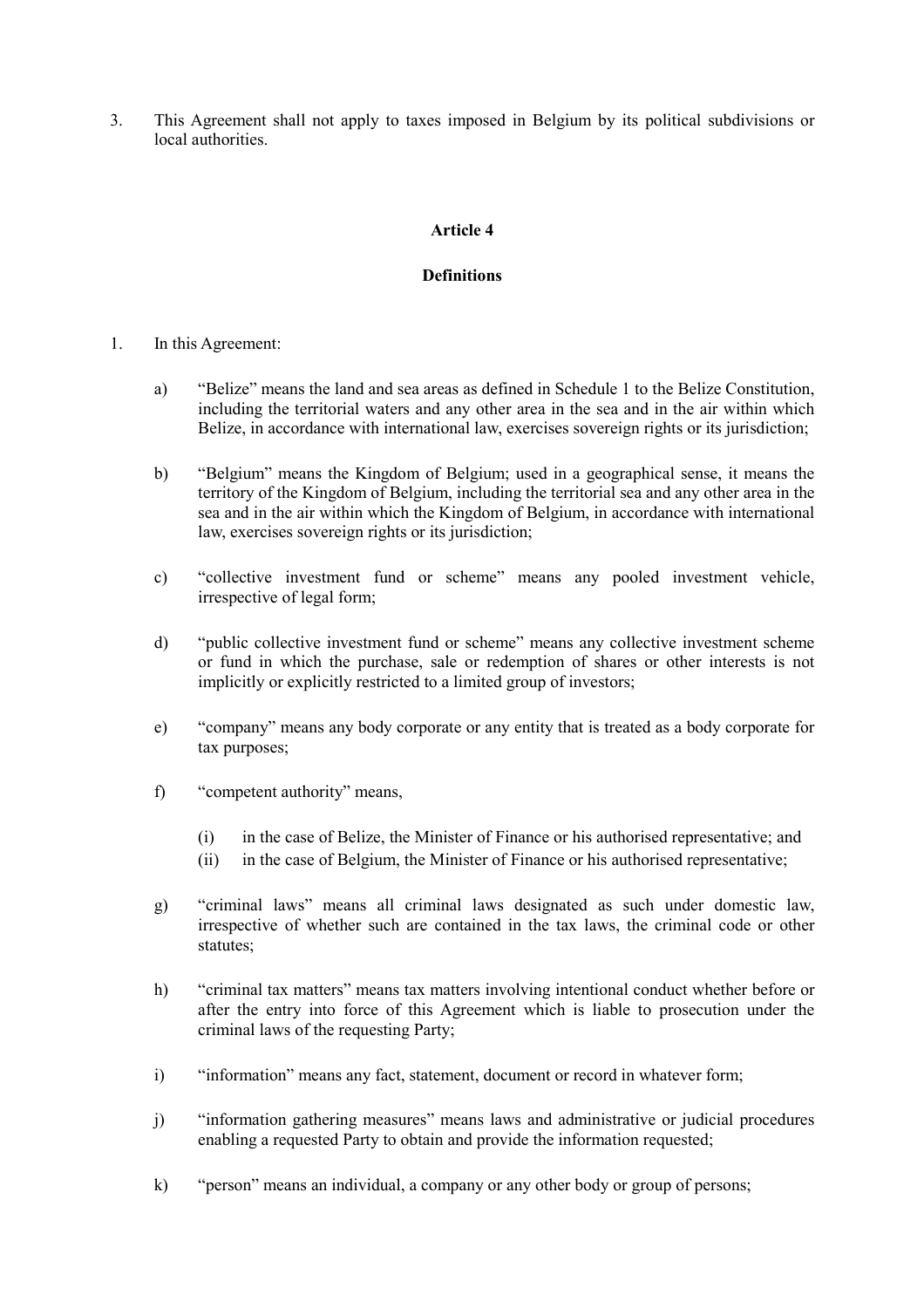- l) "principal class of shares" means the class or classes of shares representing a majority of the voting power and value of the company;
- m) "publicly traded company" means any company whose principal class of shares is listed on a recognised stock exchange provided its listed shares can be readily purchased or sold by the public. Shares can be purchased or sold "by the public" if the purchase or sale of shares is not implicitly or explicitly restricted to a limited group of investors;
- n) "recognised stock exchange" means any stock exchange agreed upon by the competent authorities of the Parties;
- o) "requested Party" means the Party to this Agreement which is requested to provide information or has provided information in response to a request;
- p) "requesting Party" means the Party to this Agreement submitting a request for or having received information from the requested party;
- q) "tax" means any tax covered by this Agreement.
- 2. As regards the application of this Agreement at any time by a Party, any term not defined therein shall, unless the context otherwise requires, have the meaning that it has at that time under the law of that Party, any meaning under the applicable tax laws of that Party prevailing over a meaning given to the term under other laws of that Party.

#### Exchange of Information Upon Request

- 1. The competent authority of the requested Party shall provide upon request by the requesting Party information for the purposes referred to in Article 1. Such information shall be exchanged without regard to whether the requested Party needs such information for its own tax purposes or the conduct being investigated would constitute a crime under the laws of the requested Party if it had occurred in the territory of the requested Party. The competent authority of the requesting Party shall only make a request for information pursuant to this Article when it is unable to obtain the requested information by other means, except where recourse to such means would give rise to disproportionate difficulty.
- 2. If the information in the possession of the competent authority of the requested Party is not sufficient to enable it to comply with the request for information, the requested Party shall use all appropriate information gathering measures to provide the requesting Party with the information requested, notwithstanding that the requested Party may not need such information for its own tax purposes.
- 3. If specifically requested by the competent authority of the requesting Party, the competent authority of the requested Party shall provide information under this Article, to the extent allowable under its domestic laws, in the form of depositions of witnesses and authenticated copies of original records.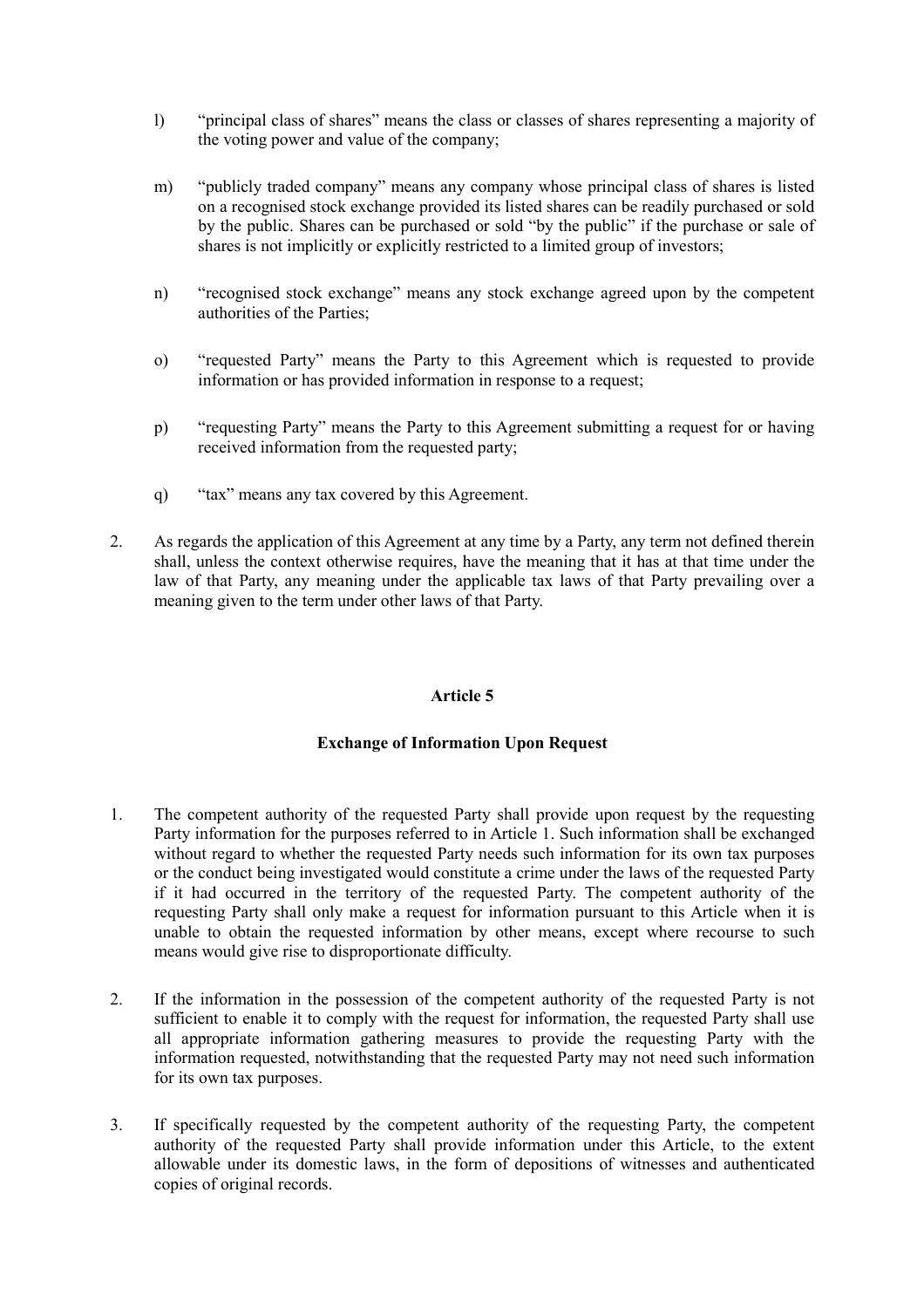- 4. Notwithstanding any contrary provisions in its domestic laws, each Party shall have the authority, subject to the terms of Articles 1 and 2 of this Agreement, to obtain and to provide:
	- a) information held by banks, other financial institutions, trusts, foundations and any person, including nominees and trustees, acting in an agency or fiduciary capacity;
	- b) information regarding the ownership of companies, partnerships, collective investment schemes, trusts, foundations and other persons, including information on all persons in an ownership chain, and
		- (i) in the case of collective investment schemes, information on shares, units and other interests;
		- (ii) in the case of trusts, information on settlors, trustees, protectors, and beneficiaries;
		- (iii) in the case of foundations, information on founders, members of the foundation council and beneficiaries; and
		- (iv) in the case of persons that are neither collective investment schemes, trusts or foundations, equivalent information to the information in subparagraphs (i) to (iii):

Provided that this Agreement does not create an obligation on the Parties to obtain or provide ownership information with respect to publicly traded companies or public collective investment funds or schemes unless such information can be obtained without giving rise to disproportionate difficulties.

- 5. A Contracting Party may request information from the other Party even if that requesting Party would not be able to obtain such information for its own purposes under its laws or in the normal course of its administrative practice if the requested information was within its jurisdiction.
- 6. Any request for information shall be formulated with the greatest possible details and shall specify in writing:
	- a) the identity of the person under examination or investigation;
	- b) the period for which the information is requested;
	- c) the nature of the information requested and the form in which the requesting Party would prefer to receive it;
	- d) the tax purpose for which the information is sought;
	- e) the reasons for believing that the information requested is foreseeably relevant to the administration or enforcement of the taxes of the requesting Party covered under Article 3, with respect to a person identified in subparagraph (a) of this paragraph;
	- f) grounds for believing that the information requested is present in the requested Party or is in possession of or obtainable by a person within the jurisdiction of the requested Party;
	- g) to the extent known, the name and address of any person believed to be in possession of, or able to obtain the requested information;
	- h) a statement that the request is in conformity with this Agreement;
	- i) a statement that the requesting Party has pursued all means available in its own territory to obtain the information, except those that would give rise to disproportionate difficulty.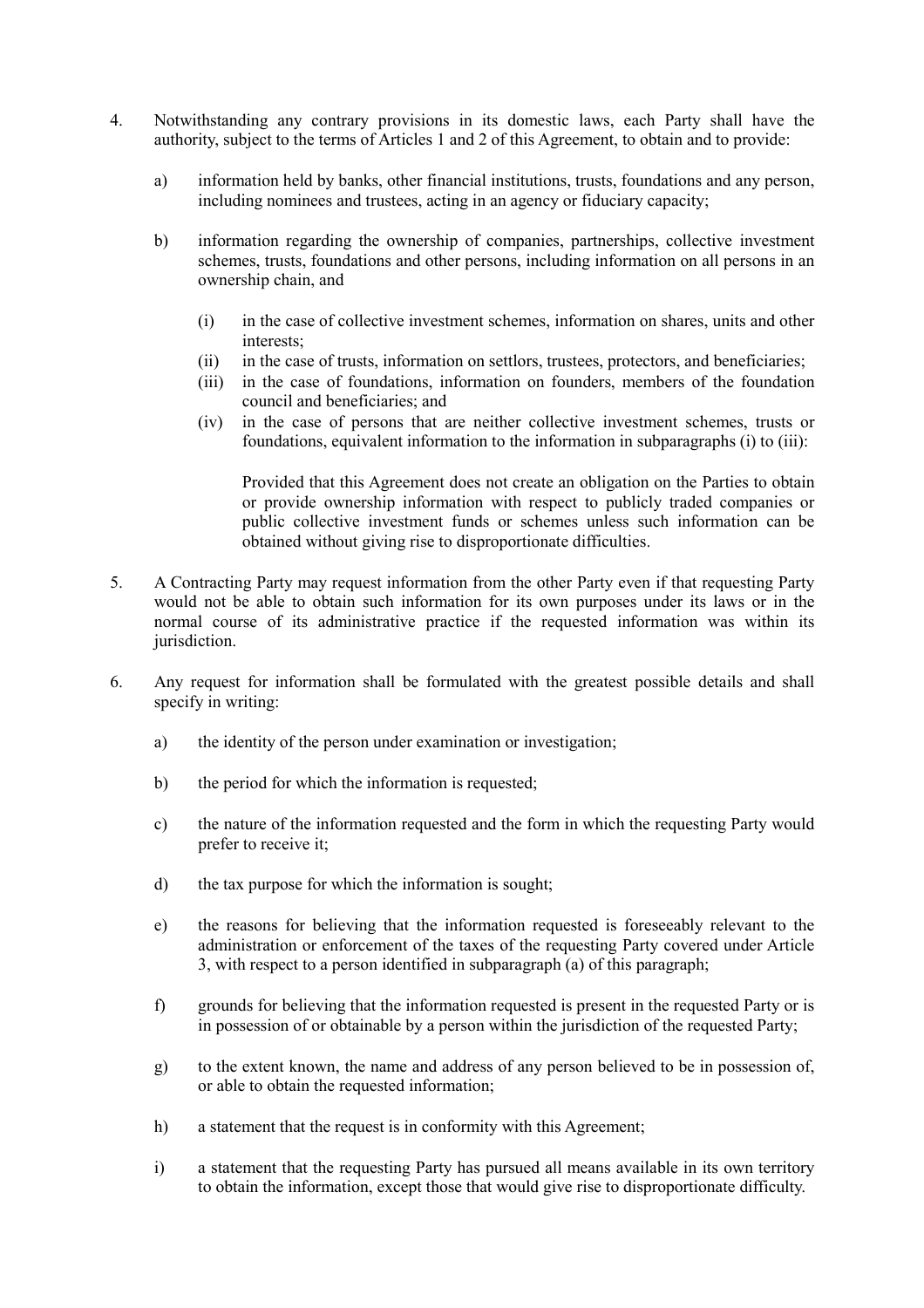7. The competent authority of the requested Party shall acknowledge receipt of the request to the competent authority of the requesting Party, advise if there are any unexpected delays in obtaining the requested information and shall use its best endeavours to forward the requested information to the requesting Party with the least reasonable delay.

#### Article 6

#### Tax Examinations Abroad

- 1. The competent authority of the requesting Party may request that the competent authority of the requested Party allows representatives of the competent authority of the requesting Party to enter the territory of the requested Party to interview individuals and examine records with the prior written consent of the individuals or other persons concerned. The competent authority of the requesting Party shall give reasonable notice to the competent authority of the requested Party of the time and place of the intended meeting with the individuals concerned.
- 2. At the request of the competent authority of the requesting Party, the competent authority of the requested Party may allow representatives of the competent authority of the requesting Party to attend a tax examination in the territory of the requested Party.
- 3. If the request referred to in paragraph 2 is granted, the competent authority of the requested Party conducting the examination shall, as soon as possible, notify the competent authority of the requesting party of the time and place of the examination, the authority or person authorised to carry out the examination and the procedures and conditions required by the requested Party for the conduct of the examination. All decisions regarding the conduct of the tax examination shall be made by the requested Party conducting the examination.

### Article 7

### Possibility of Declining a Request

- 1. The competent authority of the requested Party may decline to assist:
	- a) where the request is not made in conformity with this Agreement;
	- b) where the requesting Party has not pursued all means available in its own territory to obtain the information, except where recourse to such means would give rise to disproportionate difficulty; or
	- c) where the disclosure of the information requested would be contrary to public policy.
- 2. This Agreement shall not impose on a requested Party any obligation to provide information which would disclose any trade, business, industrial, commercial or professional secret or trade process, provided that information described in Article 5(4) shall not by reason of that fact alone be treated as a secret or trade process.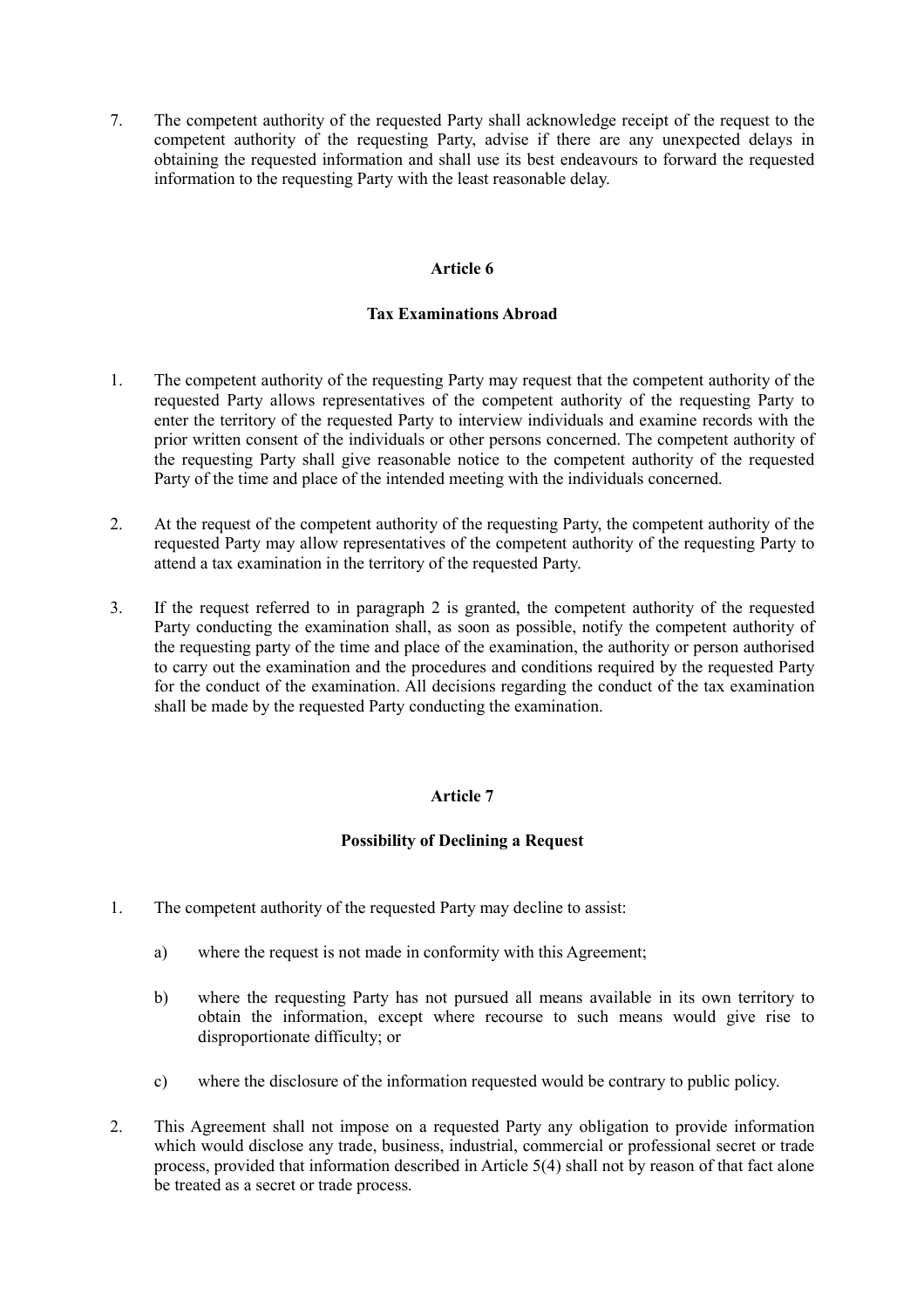- 3. A request for information shall not be refused on the ground that the tax claim giving rise to the request is disputed.
- 4. The requested Party shall not refuse to provide information which the competent authority of the requesting Party would not be able to obtain under its laws or in the normal course of administrative practice if the requested information was within its jurisdiction.
- 5. The requested Party may decline a request for information if the information is requested by the requesting Party to administer or enforce a provision of the tax law of the requesting party, or any requirement connected therewith, which discriminates against a citizen of the requested Party as compared with a citizen of the requesting Party in the same circumstances.

#### **Confidentiality**

Any information received by a Contracting Party under this Agreement shall be treated as confidential and may be disclosed only to a persons or authorities (including courts and administrative bodies) in the jurisdiction of the Contracting Party concerned with the assessment or collection of, the enforcement or prosecution in respect of, or the determination of appeals in relation to, the taxes covered by this Agreement. Such persons or authorities shall use such information only for such purposes. They may disclose the information in public court proceedings or in judicial decisions. The information may not be disclosed to any other person or entity or authority or any other jurisdiction without the express written consent of the competent authority of the requested Party.

#### Article 9

#### **Costs**

Unless the competent authorities of the Parties otherwise agree, indirect costs incurred in providing assistance shall be borne by the requested Party, and direct costs incurred in providing assistance (including costs of engaging external advisers in connection with litigation or otherwise) shall be borne by the requesting Party. The respective competent authorities shall consult from time to time with regard to this Article, and in particular the competent authority of the requested Party shall consult with the competent authority of the requesting Party in advance if the costs of providing information with respect to a specific request are expected to be significant.

#### Article 10

#### Mutual Agreement Procedure

1. Where difficulties or doubts arise between the Parties regarding the implementation or interpretation of this Agreement, the competent authorities shall endeavour to resolve the matter by mutual agreement.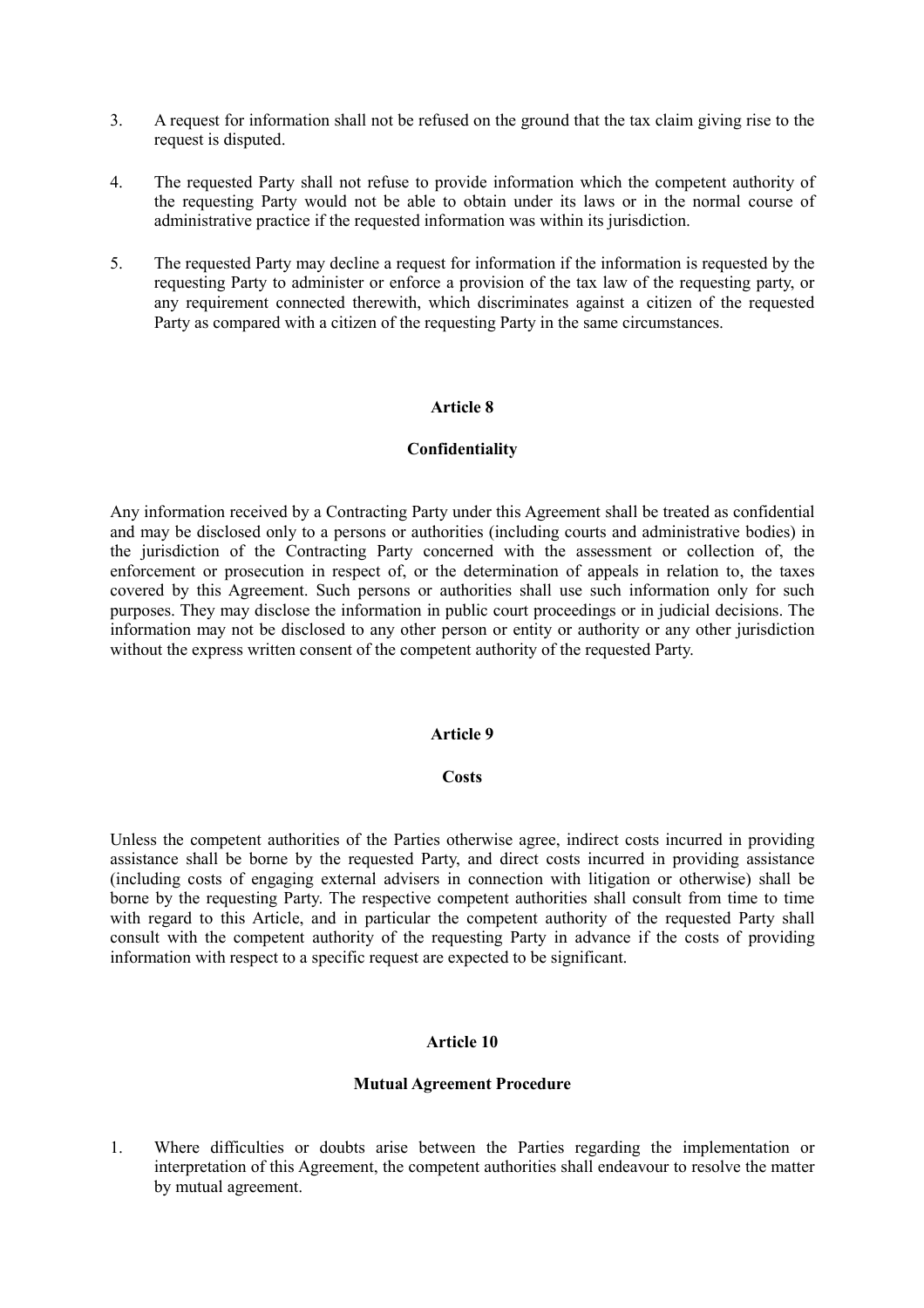- 2. In addition to the agreements referred to in paragraph 1, the competent authorities of the Parties may mutually agree on the procedures to be used under Articles 5, 6, and 9.
- 3. The competent authorities of the Parties may communicate with each other directly for purposes of reaching agreement under this Article.

#### Entry into Force

Each of the Parties shall notify to the other the completion of the procedures required by its law for the bringing into force of this Agreement. This Agreement shall enter into force on the date of the later of these notifications, and shall have effect:

- (a) for criminal tax matters on that date; and
- (b) for all other matters covered in Article 1, in respect of taxable periods beginning on or after January 1 of the year next following the year in which the Agreement entered into force or, where there is no taxable period, in respect of taxes due in respect of taxable events taking place on or after January 1 of the year next following the year in which the Agreement entered into force.

#### Article 12

#### **Termination**

- 1. Either Party may terminate the Agreement by giving a notice of termination in writing.
- 2. Such termination shall become effective on the first day of the month following the expiration of a period of three months after the date of receipt of notice of termination by the other Party. All requests received up to the effective date of termination will be dealt with in accordance with the terms of this Agreement.
- 3. A party that terminates the Agreement shall remain bound by the provisions of Article 8 with respect of any information obtained under this Agreement.

IN WITNESS WHEREOF the undersigned, being duly authorised thereto by their respective Governments, have signed this Agreement.